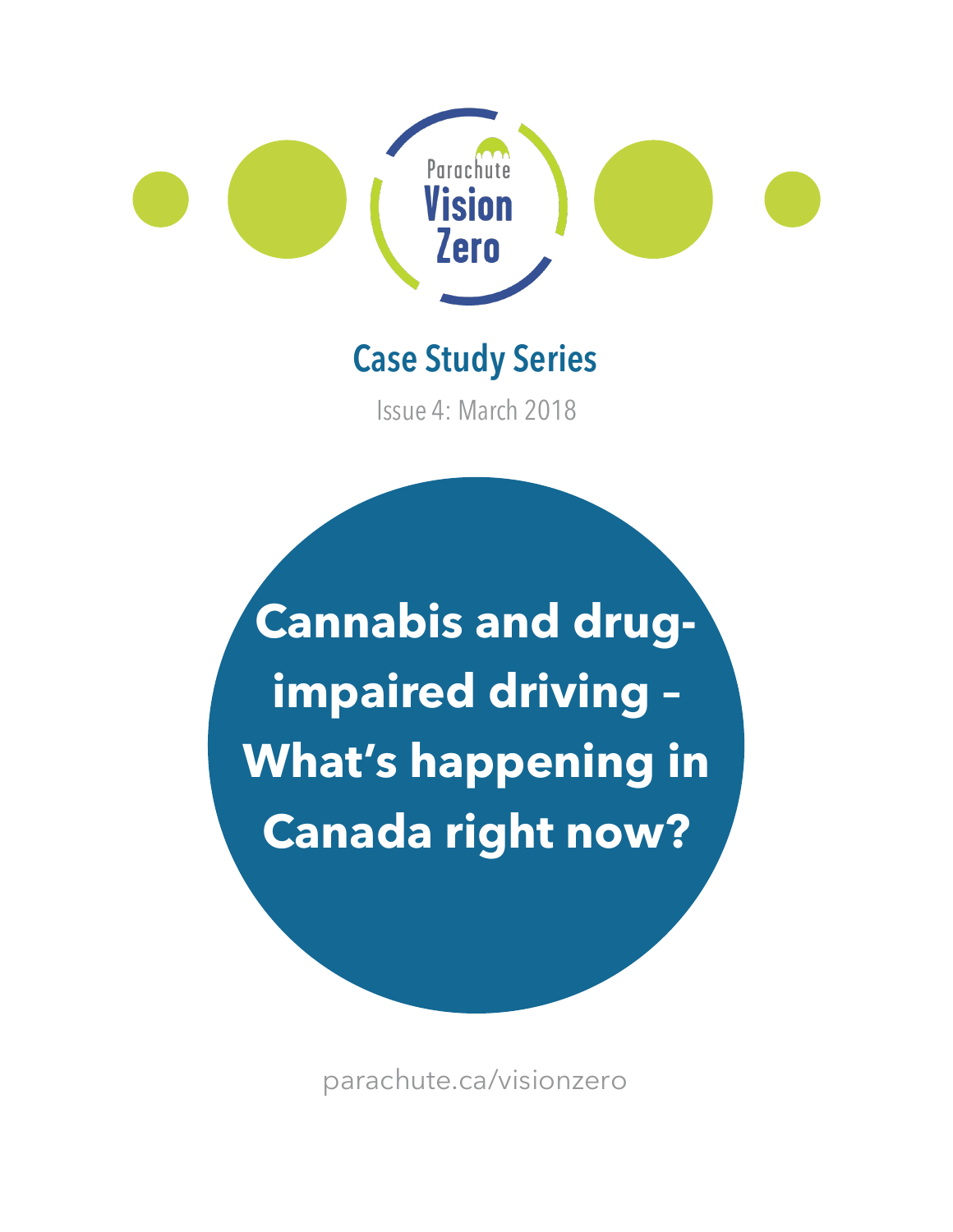# **Cannabis and drug-impaired driving – What's happening in Canada right now?**

*Parachute Vision Zero Network has launched a series called* **Word on the Street***; one of the elements of the series is a quarterly Case Study that will feature a variety of issues and examples of Vision Zero from across Canada and around the world. We hope that these practical, evidence based case studies will help educate, inform and inspire those who are interested in getting to zero.* 

## **What's in this issue?**

In July 2018, the federal government of Canada is set to legalize recreational cannabis. This has many road safety organizations, professionals and advocates concerned about an increased risk for drug-impaired driving. This report provides an overview of cannabis-impaired driving in Canada, including a review of current statistics, the unique challenges for preventing cannabis-impaired driving and what governments are currently doing to address this issue.

# **Overview**

### *How prevalent is cannabis-impaired driving in Canada?*

<span id="page-1-1"></span><span id="page-1-0"></span>In Canada, a drug-impaired driving offence is recorded every three hours.[1](#page-11-0) Cannabis (also referred to as marijuana) is the most commonly used Illicit drug in Canada[2](#page-11-1) and recent data suggests that over one in four cannabis users report driving under the influence.[3](#page-11-2)

### <span id="page-1-2"></span>*How does cannabis affect driving performance?*

Cannabis negatively affects driving performance, mainly by decreasing the ability to track moving objects, reaction time, visual function, concentration, short-term memory and the ability to divide attention. This can lead to increased variability in lane position, following distance, speed, the ability to monitor and respond to more than one source of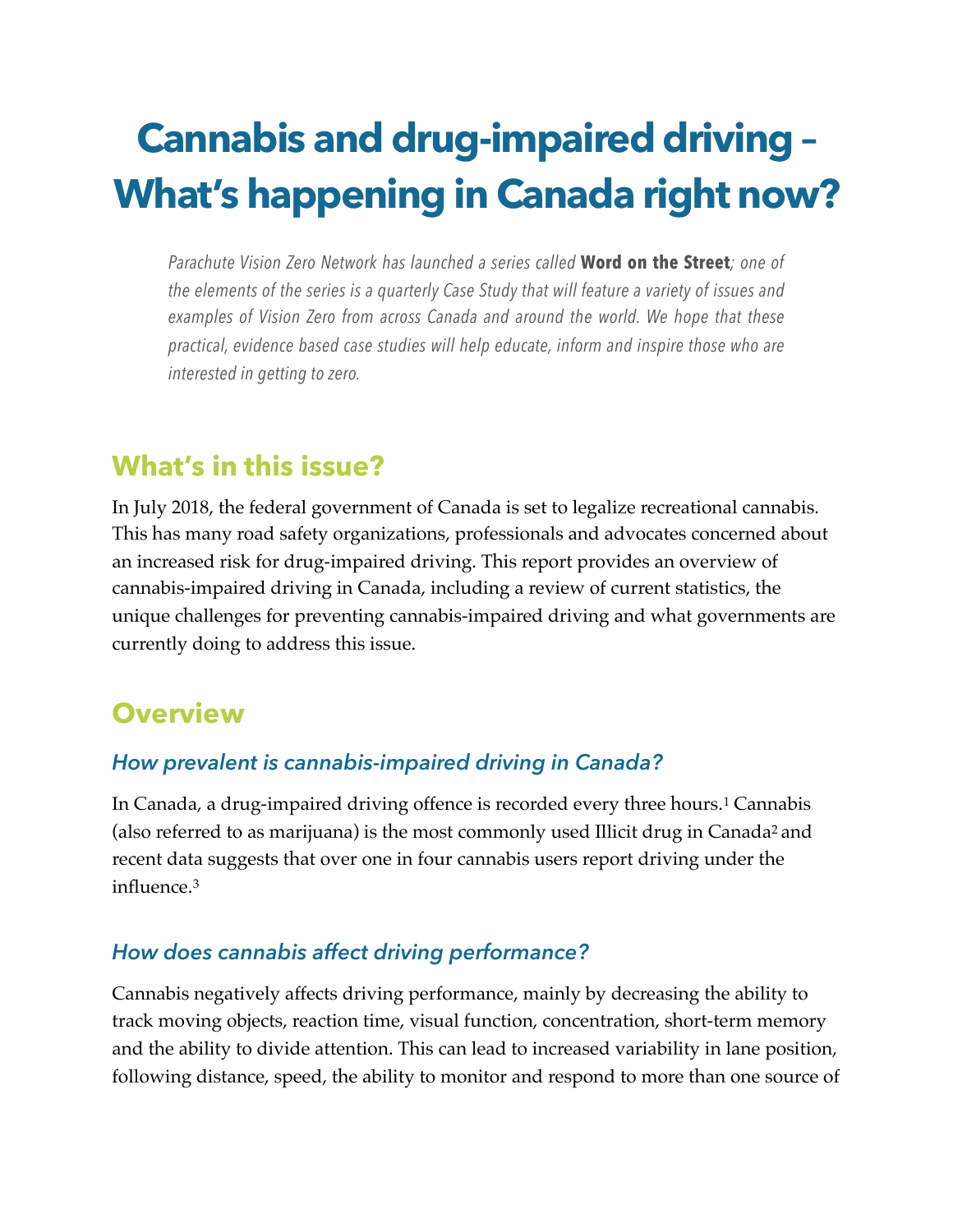information at a time and handle unexpected events (e.g., pedestrian out on the roadway).2

#### *What is the risk for injury?*

<span id="page-2-0"></span>Washington State has seen a<br>Numerous studies have shown that the risk of a twofold increase in fatal crashes crash involving injuries, both and fatal and non- involving drivers who are THCfatal, is two to three times higher among cannabis- positive since they legalized impaired drivers when compared to non-impaired cannabis (8% in 2013 to 17% in drivers.[4](#page-11-3) This risk increases in a dose-related way 2014) with THCi concentration or frequency of cannabis use and risk is substantially higher when cannabis<br>and alcohol use are combined.<sup>4</sup> After alcohol,<br>cannabis is the most commonly detected substance<br>among drivers who die in traffic crashes in<br>Canada.<sup>[5](#page-11-4)</sup> *Cnabovement in Fat* 

<span id="page-2-2"></span>

#### <span id="page-2-1"></span>*Who is most at risk?*

cannabis (8.3%) and riding with a driver who has used cannabis (21.5%). $^6$  A recent Recent survey data shows that young Canadians aged 16 to 24 are more likely to consume cannabis (22% of youth aged 15 to 19 vs. 26% of young adults aged 20 to 24)[.6](#page-11-5) Furthermore, Canadian youth aged 18 to 19 are more likely to report driving after using study also found that four out of ten drivers aged 16 to 24, who died between 2000 and 2010 in a motor vehicle crash in Canada, tested positive for cannabis.6 Although this doesn't show evidence of driver impairment, it does indicate the presence of cannabis in young people dying in crashes.

# **Key Challenges**

### *Establishing safe levels of cannabis consumption for drivers*

Cannabis provides many unique challenges that make it difficult to determine at which point it impairs a person's ability to drive. For example, acute impairment from some

i Tetrahydrocannabinol (THC) refers to a psychotropic cannabinoid and is the principal psychoactive constituent of cannabis.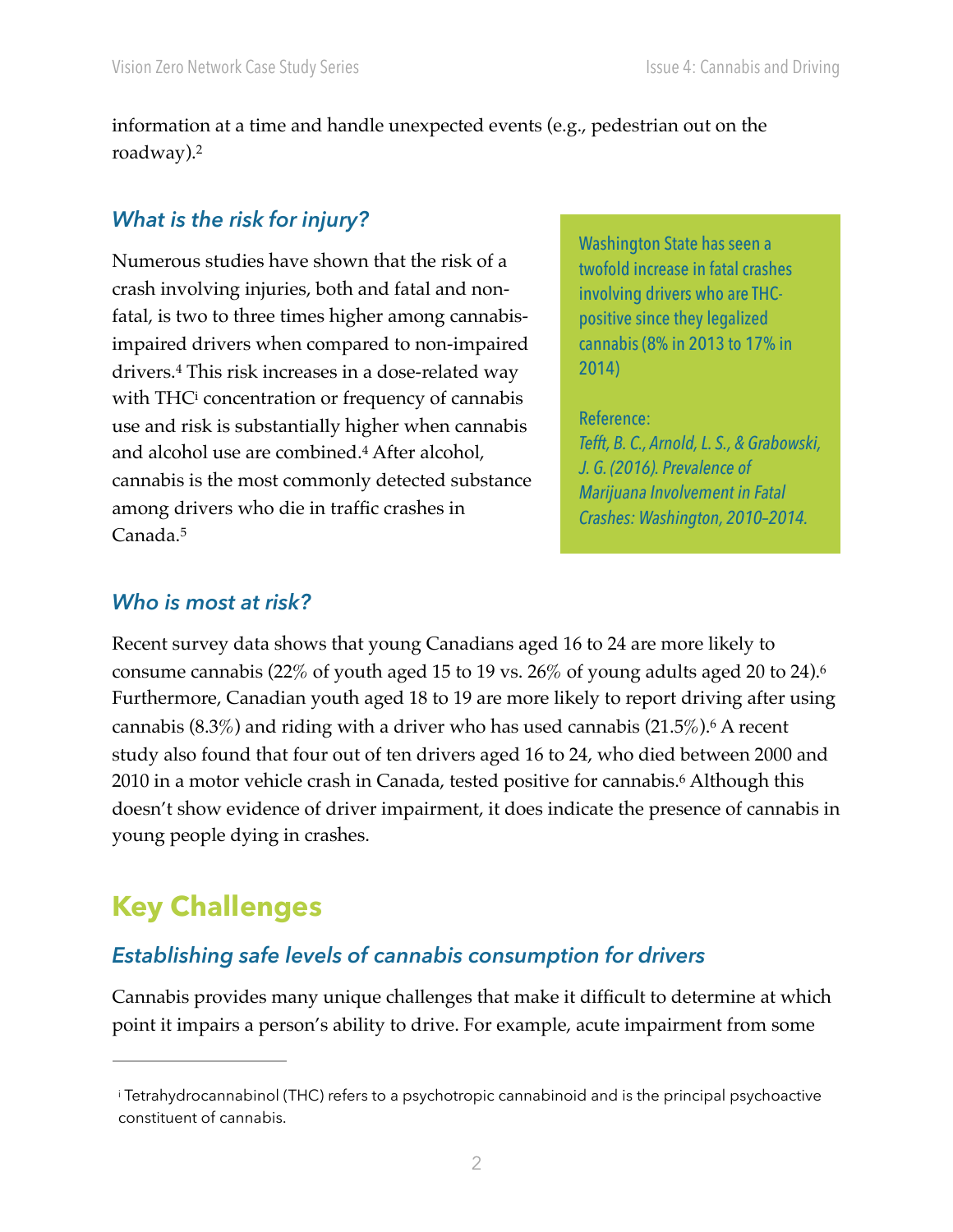forms of cannabis sets in shortly after use and can persist for up to about six hours, but this can vary depending on the individual's characteristics and constitution, as well as on the potency and type of cannabis used.4

In June of 2017, key medical and public health organizations endorsed [Canada's Lower-](https://www.camh.ca/en/research/news_and_publications/reports_and_books/Documents/LRCUG.KT.Professional.15June2017.pdf)[Risk Cannabis Use Guidelines \(LRCUG\)](https://www.camh.ca/en/research/news_and_publications/reports_and_books/Documents/LRCUG.KT.Professional.15June2017.pdf), which recommends that users categorically refrain from driving (or operating other machinery or mobility devices) for at least six

hours after using cannabis (some may need to wait longer, depending on the user and the properties of the specific cannabis product used).<sup>4</sup> Despite this,<br>there is currently no evidence for safe levels of<br>cannabis when driving, which may make policy<br>makers hesitant to recommend how much cannabis<br>merican Journal of Public a person can consume before driving.

<span id="page-3-1"></span><span id="page-3-0"></span>

### *Police capacity to enforce drug-impaired driving laws*

In Canada, a drug-impaired driving charge requires evidence of impairment. If a police officer suspects a driver is impaired by drugs he/she can demand they submit to a [Standardized Field Sobriety Test \(SFST\)](http://www.rcmp-grc.gc.ca/ts-sr/dree-eert-eng.htm) and an evaluation by a Drug Recognition Evaluator (DRE) to test for the presence of impairing substances[.7](#page-11-6)

Trained DRE officers are able to identify the class of drugs responsible for impairment with an accuracy rate of 95%,2 however, cannabis has a half-life of about two hours and levels of THC in the blood peak about 10 minutes after smoking.[8](#page-11-7) This limits the time available for administering SFSTs and drug evaluations, especially when obtaining blood, the gold standard for measuring THC.

There is also a critical shortage of DREs in Canada and their training is both timely and costly. In September 2017, the Canadian Association of Chiefs of Police and other police [service members indicated they would not be ready to enforce new laws for legalized](https://www.thestar.com/news/canada/2017/09/12/police-ask-feds-to-postpone-date-for-legal-pot-say-theres-zero-chance-they-will-be-ready.html)  [cannabis](https://www.thestar.com/news/canada/2017/09/12/police-ask-feds-to-postpone-date-for-legal-pot-say-theres-zero-chance-they-will-be-ready.html) by July of 2018. Some reasons they cited were more time to properly train officers about the new laws, a need to more than double the number of police officers who are certified to conduct roadside drug-impaired driving testingii and more time for public education.

ii Nationally, the Canadian Association of Chiefs of Police estimates there needs to be at least 2,000 officers with the training, up from about 600 now.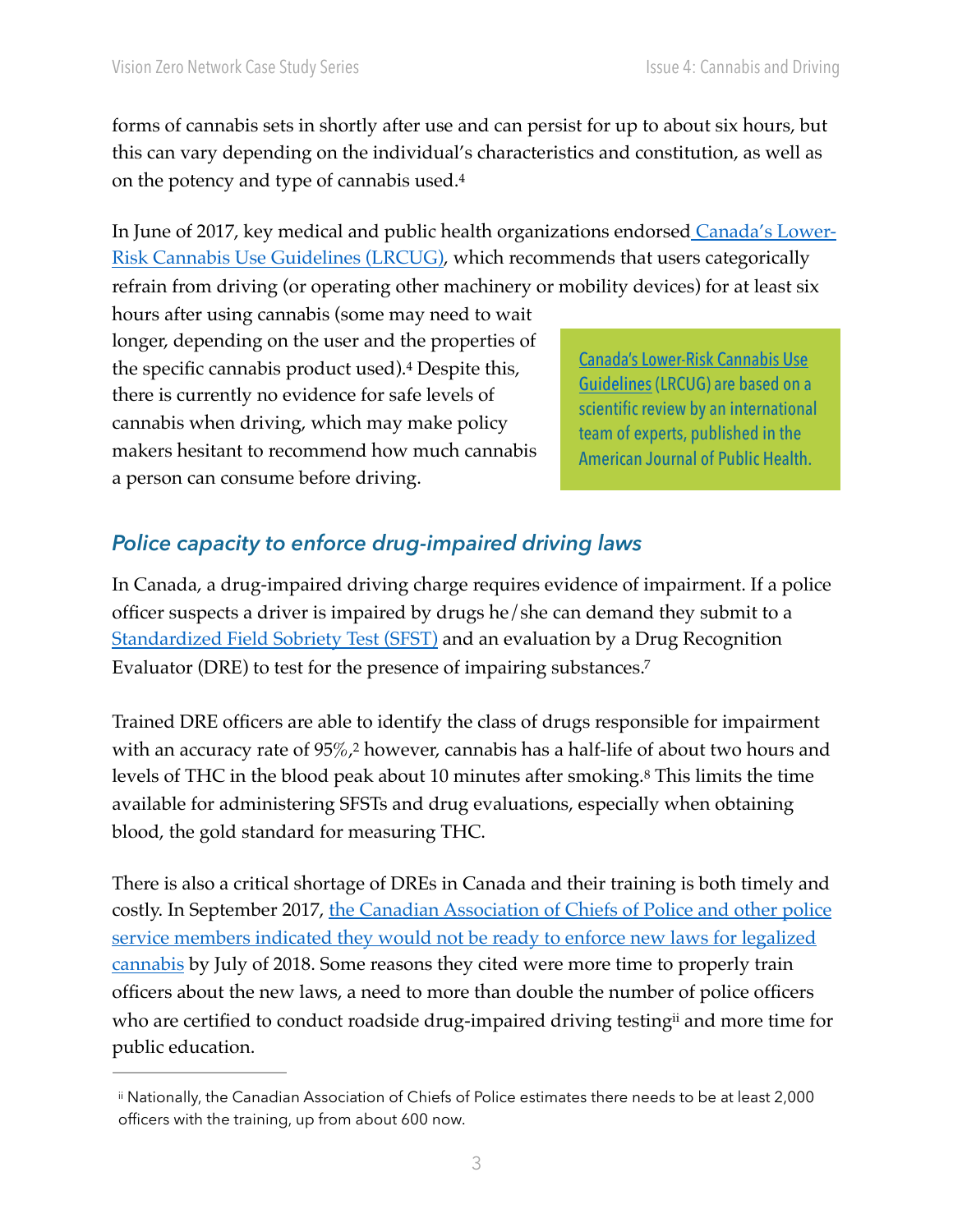#### *Scientific consensus to support per se laws*

<span id="page-4-0"></span>In April of 2017, the Federal government announced new legal limits for THC when driving (see more on this below) to go along with existing limits for alcohol (i.e., a Blood alcohol concentration of 80 milligrams of alcohol in 100 millilitres of blood). Per se limits provide law-enforcement with a clear cut-off to determine whether a driver is impaired and alcohol per se laws are associated with an 8–15% reduction in alcoholrelated fatal crashes.<sup>9</sup> However, unlike alcohol, there is no scientific consensus for what that the legal limit should be for THC.<sup>8</sup> This opens the door for legal challenges when presenting evidence in court and makes it difficult for drivers to determine how much cannabis they can consume before driving. For more on this, please see our newest blog [post by Ed Prutschi,](https://www.visionzeronetwork.ca/blog/2017/12/19/cannabis-research-suggests-feds-pot-laws-a-guessing-game) a Toronto defence lawyer who presented at our 2nd Annual Parachute Vision Zero Network Summit in October of 2017.

#### *Youth misconceptions about cannabis*

Research has shown that young people have several misconceptions about the risks of consuming cannabis before driving, including:

- <span id="page-4-1"></span> $\bullet$  Driving after consuming cannabis is safer than alcohol-impaired driving;<sup>[10](#page-11-9)</sup>
- $\triangleleft$  Cannabis can increase focus and improve concentration while driving;<sup>10</sup>
- ❖ It's possible to compensate for the effects of cannabis by simply driving slower;10
- <span id="page-4-2"></span> $\triangleleft$  Cannabis is not impairing (given lack of visible impairments similar to alcohol);<sup>11</sup>
- $\bullet$  The effects of cannabis on driving depends on the driver;<sup>11</sup>
- ❖ The consequences of drug impaired driving (e.g., getting caught by police or into a crash) seem [unrealistic.11](https://unrealistic.11)

To help better understand these, and other misconceptions about cannabis in general, the Canadian Centre on Substance Use and Addiction (CCSA) recently conducted a series of in-depth interviews with Canadian youth across the country and published a research report entitled [Canadian Youth Perceptions on Cannabis.](http://www.ccsa.ca/Resource%20Library/CCSA-Canadian-Youth-Perceptions-on-Cannabis-Report-2017-en.pdf) They identified several gaps in current evidence-based messaging on cannabis and Table 1 summarizes ideas youth have for improving prevention initiatives (many of which are supported by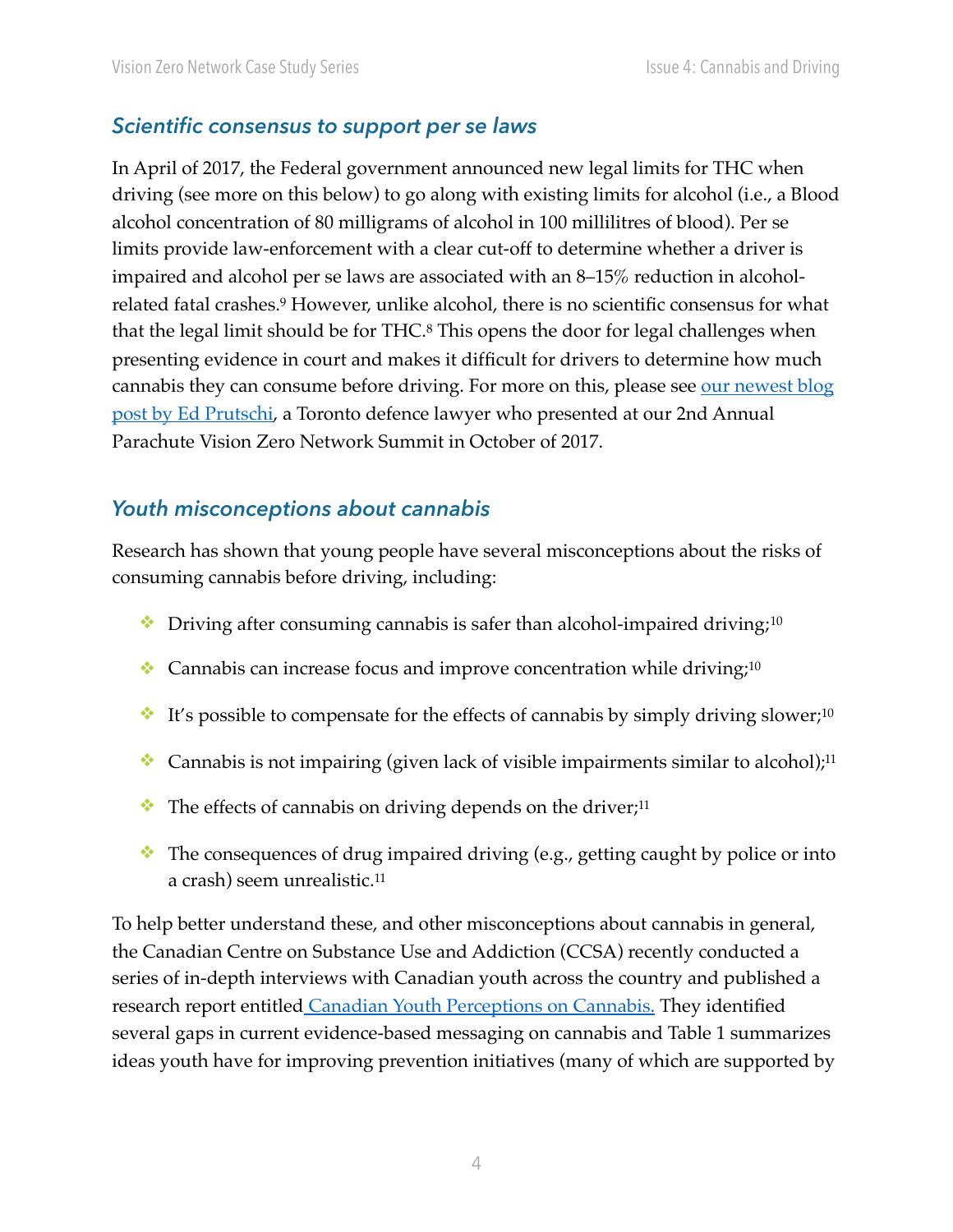additional research. See our [newest infographic on youth perceptions of cannabis](https://www.visionzeronetwork.ca/s/VZ-infographic-cannabis-and-driving.pdf)[impaired driving.](https://www.visionzeronetwork.ca/s/VZ-infographic-cannabis-and-driving.pdf)

### **TABLE 1: The "who, what and how" of educating youth on the risks of cannabis**

| <b>Who should educate</b><br>youth?                                                                         | <b>What should we teach</b><br>them?                                                          | How should we do it?                                                                                         |
|-------------------------------------------------------------------------------------------------------------|-----------------------------------------------------------------------------------------------|--------------------------------------------------------------------------------------------------------------|
| Someone with first-hand<br>experience using cannabis<br>(both positive and negative)<br>who is close in age | Legal consequences of drug-<br>impaired driving                                               | Begin efforts earlier, with<br>consistent follow up                                                          |
| Avoid using authority figures<br>like teachers, police and<br>councillors to deliver<br>prevention messages | The risks of using cannabis<br>and driving                                                    | Deliver education in smaller<br>interactive groups (large<br>school assemblies are "not<br>memorable")       |
| Involve youth when<br>developing initiatives and<br>allow them to deliver<br>programming to their peers     | Effects of cannabis-impaired<br>driving apart from the effects<br>of alcohol-impaired driving | Avoid scare tactics and the<br>"just say no" approach                                                        |
| Strengthen proactive, parental<br>involvement                                                               | Clear limits for when a driver<br>becomes impaired by<br>cannabis                             | Provide unbiased, evidence-<br>based information on both the<br>positives and negatives of<br>using cannabis |
| Increase capacity for<br>addressing cannabis use<br>among those working with<br>youth                       | Skills for critically analyzing<br>facts and scientific information                           | Focus on harm reduction, not<br>abstinence (akin to promoting<br>birth control in sex ed. class)             |

Source: McKiernan, A., & Fleming, K. (2017) Canadian Youth Perceptions on Cannabis, Ottawa, Ont.: Canadian [Centre on Substance Abuse. https://www.ccsa.ca/sites/default/files/2019-04/CCSA-Canadian-Youth-](https://www.ccsa.ca/sites/default/files/2019-04/CCSA-Canadian-Youth-Perceptions-on-Cannabis-Report-2017-en.pdf)[Perceptions-on-Cannabis-Report-2017-en.pdf](https://www.ccsa.ca/sites/default/files/2019-04/CCSA-Canadian-Youth-Perceptions-on-Cannabis-Report-2017-en.pdf) (see pages 35-37 and 43-45 for more detail)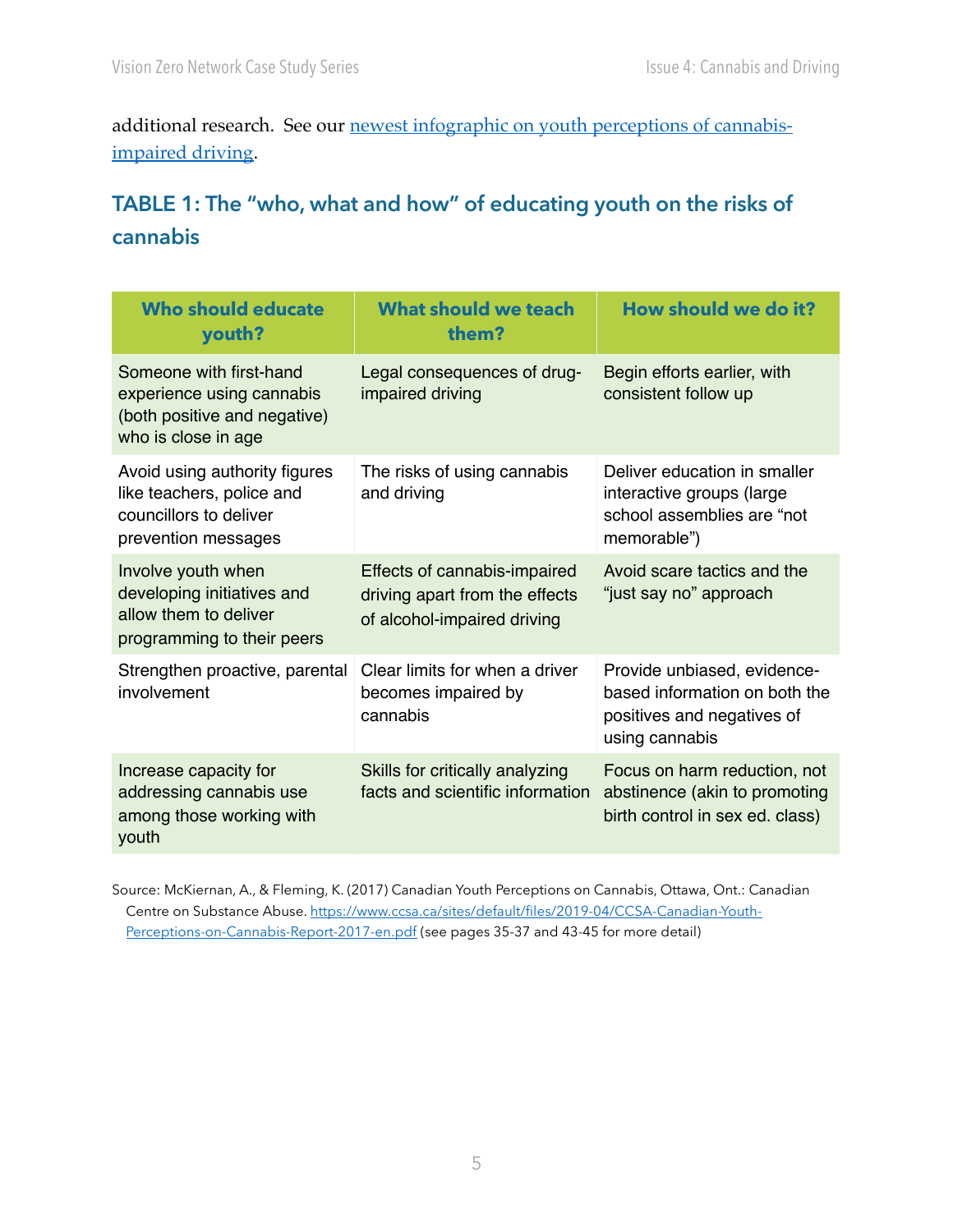# **What are governments doing to address this problem?**

### *Federal initiatives*

#### **Legislation**

In the spring of 2017, the Government of Canada introduced [legislation](http://www.justice.gc.ca/eng/csj-sjc/pl/sidl-rlcfa/drug-drogue.html) that would

strengthen impaired driving laws and help ensure the public is better protected from both alcohol and<br>drug-impaired driving. This includes measures to<br>make drug testing and prosecution easier and<br>proposed legal limits for THC.<br>mits for drugs would be set by<br>regulation. F

On Dec 5th 2017, the Federal Government officially 5 ng per 1 millilitre (ml) of launched their "Don't Drive High" national public blood for the summary<br>conviction offence awareness campaign. The goal of the campaign is to educate Canadians about the safety and legal risks ↓ ◆ 5 ng or more per 1 ml of blood of drug-impaired driving and the primary for the drug-only hybrid offence demographic is young people aged 16-24. Key → 3.5 ng or more per 1 ml of components of the campaign include [a](https://www.canada.ca/content/dam/ps-sp/videos/PSC_InAnInstant_30Eng_WEB.mp4) <u>website</u>,  $\underline{a}$  blood combined with 50 mg or [video entitled "In an instant"](https://www.canada.ca/content/dam/ps-sp/videos/PSC_InAnInstant_30Eng_WEB.mp4) and a [Facebook page](https://www.facebook.com/dontdrivehigh).<br>
Advertising will run from November 2017 to March<br>
2018, on digital platforms (Facebook, Instagram,<br>
<sup>2018</sup>, on digital platforms (Facebook, Instagram, Snapchat, Spotify and YouTube), on television, in cinemas and around campuses, bars and transit.

levels would be:

- **Education Education A Education A A Education Education** *s* 2 nanograms (ng) but less than
	-
	-

#### **Enforcement and Technology**

fluid drug screening devices<sup>iii</sup> in the Canadian climat[e,](#page-11-11) within applicable Canadian law In June of 2017, Public Safety Canada, the RCMP and the Canadian Council of Motor Transport Administrators (CCMTA) released the results of their [Oral Fluid Drug](https://www.publicsafety.gc.ca/cnt/rsrcs/pblctns/rl-fld-drg-scrnng-dvc-plt/index-en.aspx)  [Screening Device Pilot Project.](https://www.publicsafety.gc.ca/cnt/rsrcs/pblctns/rl-fld-drg-scrnng-dvc-plt/index-en.aspx) The purpose of the project was to examine the use of oral

<span id="page-6-0"></span>iii Oral screening fluid devices can collect and screen a sample of oral fluid to provide a preliminary indication of drug use at road side and recent studies have shown they can detect cannabis at relatively low levels (e.g., 5 ng/mL), which has traditionally been difficult to do.12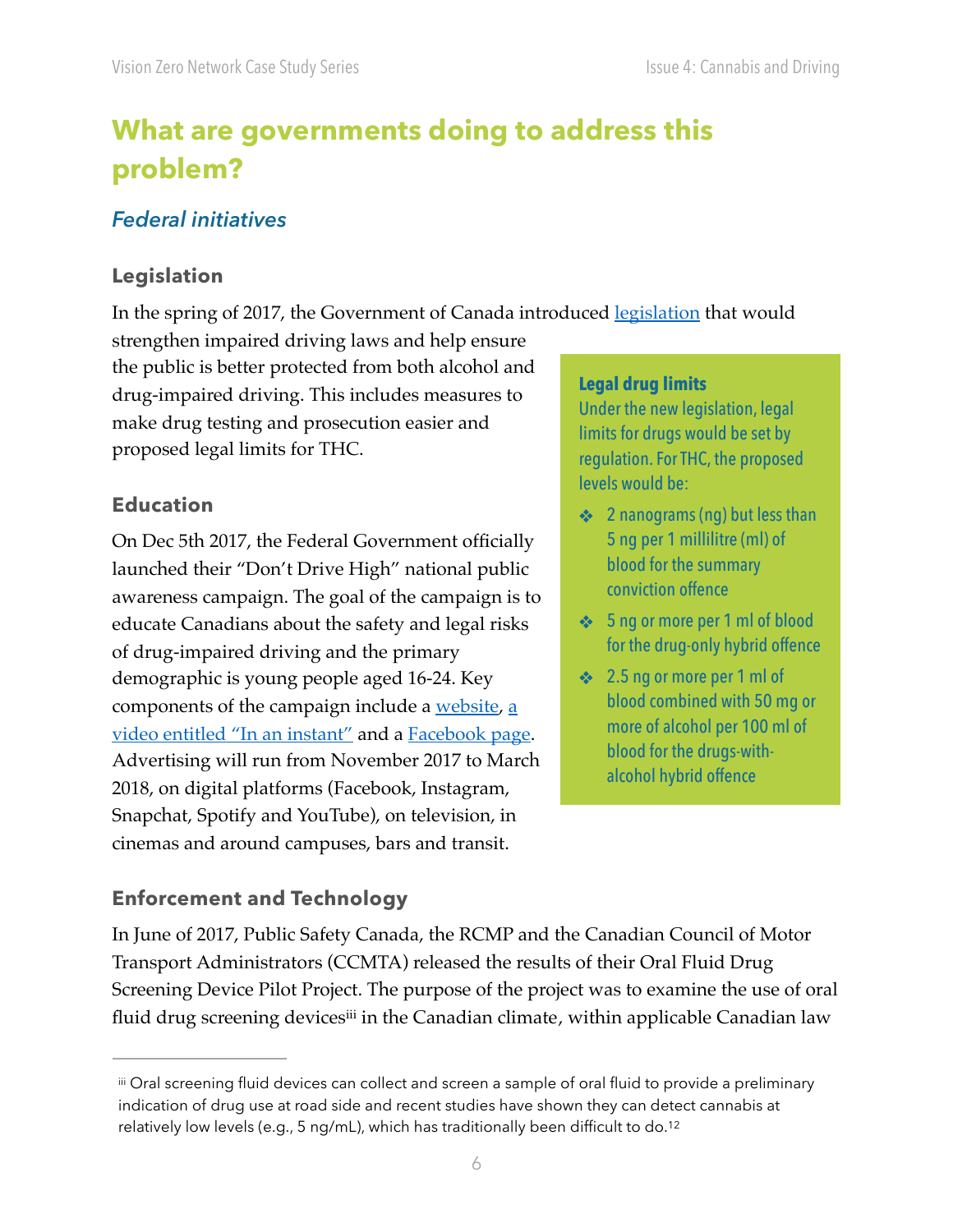enforcement practices, to develop and inform law enforcement training guidelines and standard **Oral Fluid Screening Devices** operating procedures for device use, and to identify possible elements for inclusion as standards for the *Pros: Prosides a good indication of recent* devices. devices **a** *drug use (when compared to urine)* 

The pilot lasted 3 months, with police collecting less intrusive than collecting blood samples<br>1141 oral fluid samples across Canada and **Easy** to administer at roadside analyzing them at roadside using two oral fluid drug screening devices. The pilot was considered a *Cons:*  success with police officers reporting positive<br>feedback on usability, troubleshooting, ability to deploy in variable weather conditions and standard<br> **Expansive deploy in variable weather conditions and standard** Can only detect a limited amount of Operating procedures. Read the <u>Final Report on the drugs (cannabis, cocaine,</u> drugs (cannabis, cocaine, drug Screening Device Pilot Project. methamphetamine and opioids)

*For more see CCSA Policy Brief on*<br> *For more see CCSA Policy Brief on*<br> *Porensic Science Drugs and Driving Committee* (DDC) (an advisory body to the Department of Justice with respect to issues of drug impaired

driving) posted their *Oral Fluid Standards and Evaluation Procedures*. The deadline for indicating an intent to submit a device for evaluation was November 30th, 2017.

### *New provincial legislation*

Some provinces have strengthened their drug-impaired driving laws to better align themselves with the new measures set forth by the federal government and prepare for the legalization of cannabis. The following is a brief summary of the newest legislative initiatives.

#### **Ontario**

On December 12th, 2017 Ontario announced [legislation to strengthen drug-impaired](https://news.ontario.ca/mto/en/2017/12/new-measures-for-drug-impaired-driving.html)  [driving laws](https://news.ontario.ca/mto/en/2017/12/new-measures-for-drug-impaired-driving.html). These included: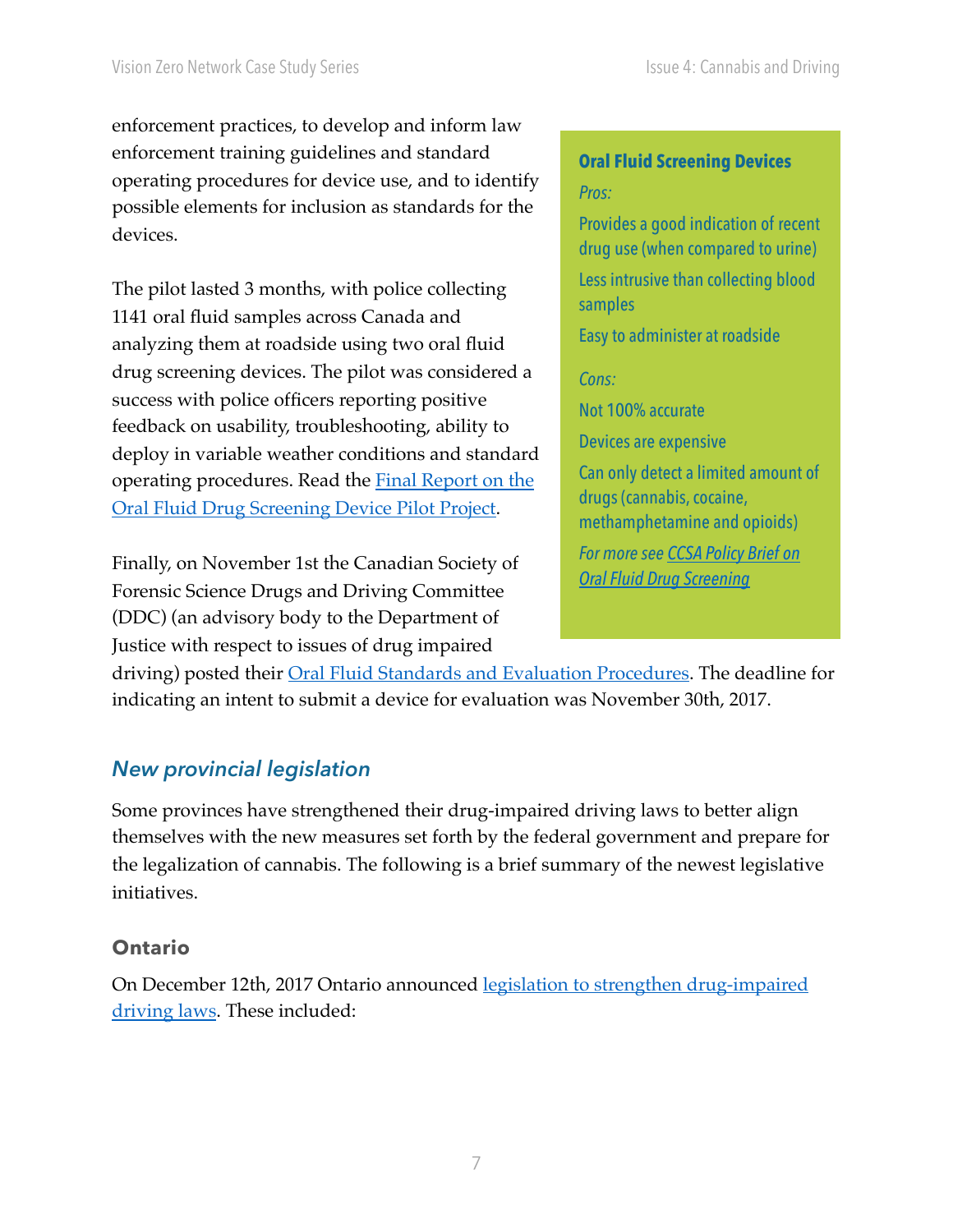- ❖ Zero tolerance rules prohibiting young (21 and under), novice and commercial drivers, from having the presence of a drug in their system, as detected by a federally approved oral fluid screening device;
- ❖ Escalating monetary penalties for drug-impaired drivers who fail a roadside Standardized Field Sobriety Test or as determined by an evaluation from a Drug Recognition Expert.

The Ministry of Transportation is also currently working several educational initiatives to raise awareness about drug-impaired driving. This includes collaborating with MADD on a provincial campaign that highlights the legal consequences of drugimpaired driving and with Arrive Alive Drive Sober and the Canadian Automobile Association (CAA) on a new drug-impaired educational video ("Feel the Evidence"), which will be shared with every high school in Ontario by March 2018.

#### **Alberta**

On November 29th 2017, Alberta [updated their impaired-driving offences and sanctions](https://www.alberta.ca/traffic-safety-act-amendments.aspx) to include drug-impaired driving. Specific changes include:

- ❖ Zero tolerance for cannabis, cannabis/alcohol combination and illegal drugs in the blood stream for drivers in the Graduated Driver Licensing (GDL) program;
- $\bullet$  Provincial sanctions for drivers with a blood drug concentration or blood drug/ alcohol concentration over the limits outlined in regulations under the Criminal [Code of Canada;](http://www.justice.gc.ca/eng/csj-sjc/pl/sidl-rlcfa/drug-drogue.html)
- ❖ An immediate 90-day, fixed-term license suspension for drivers who meet the criteria to be charged for impaired driving under the Criminal Code of Canada, followed by participation in a one-year provincial ignition interlock program.

See a detailed comparison of [Alberta's Current and Proposed Impaired Driving Laws.](https://www.alberta.ca/assets/documents/Bill29-impaired-driving-laws-comparison.pdf)

#### **New Brunswick**

On November 9th, 2017, the government introduced a bill to [amend the Motor Vehicle](http://www2.gnb.ca/content/gnb/en/news/news_release.2017.11.1433.html)  [Act](http://www2.gnb.ca/content/gnb/en/news/news_release.2017.11.1433.html) in order to establish a drug-impaired driving program. Proposed measures include: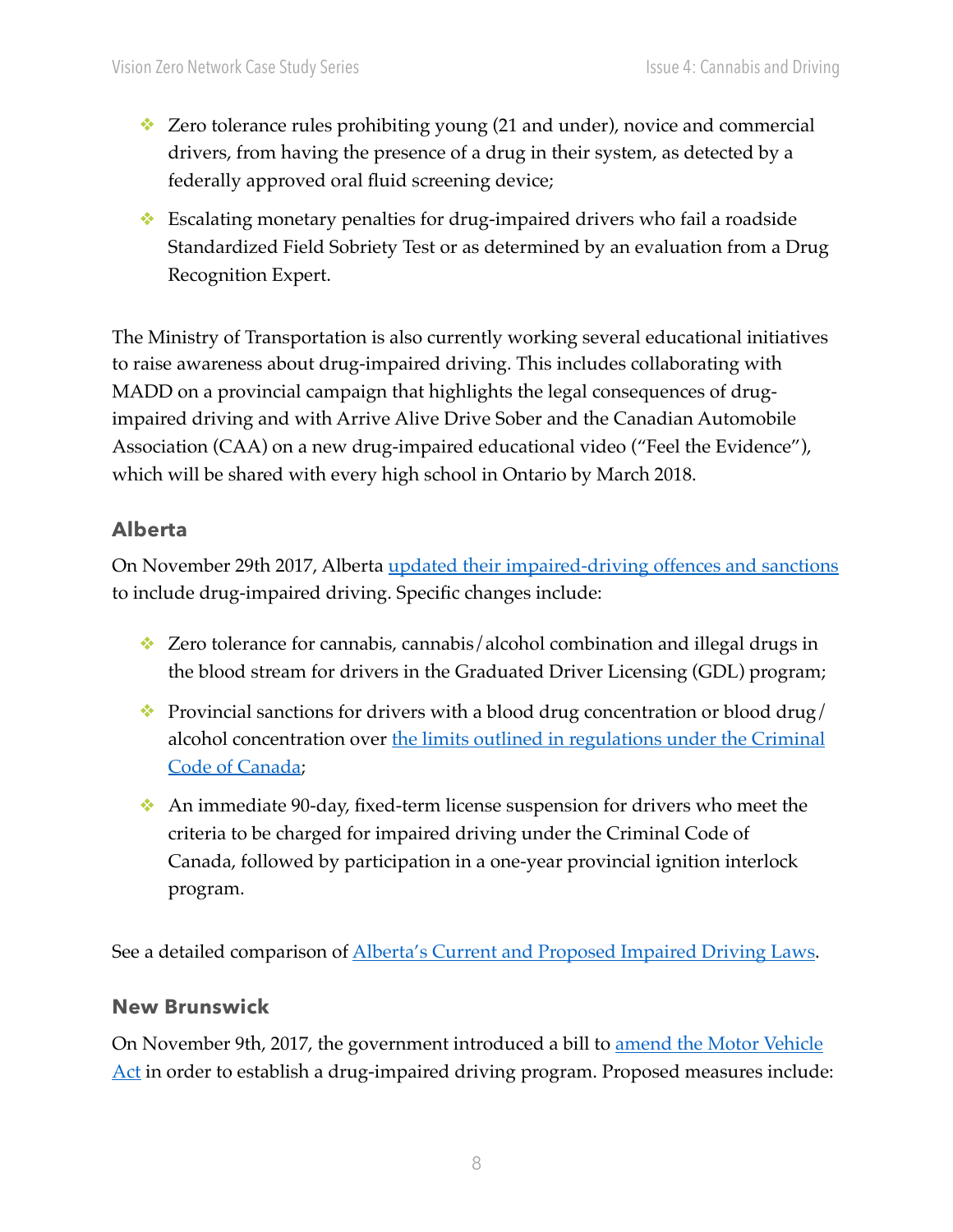- ❖ Immediate short-term roadside suspensions;
- ❖ An administrative licence suspension program for those charged with or convicted of drug-impaired driving;
- ❖ Discretionary and mandatory vehicle impoundment for short-term and administrative licence suspensions;
- ❖ Participation in a re-education course for drug-impaired drivers;
- ❖ Licence reinstatement fees for drug-impaired drivers.

The Government also recently passed [the Cannabis Education and Awareness Fund Act,](http://www2.gnb.ca/content/gnb/en/news/news_release.2017.11.1421.html) which will support the development, implementation and delivery of education and awareness programs for harm reduction and the responsible use of cannabis for recreational purposes.

#### **Saskatchewan**

On November 28th, 2017, the Government of Saskatchewan became the first province to introduce new legislation [that includes zero tolerance for all drivers impaired by drugs](https://www.saskatchewan.ca/government/news-and-media/2017/november/28/zero-tolerance-against-drug-impaired-drivers). They have also taken steps to align penalties for alcohol and drug-impaired driving, which was widely supported by the results of their public, [online cannabis survey.](https://www.saskatchewan.ca/government/news-and-media/2017/november/23/cannabis-survey-results)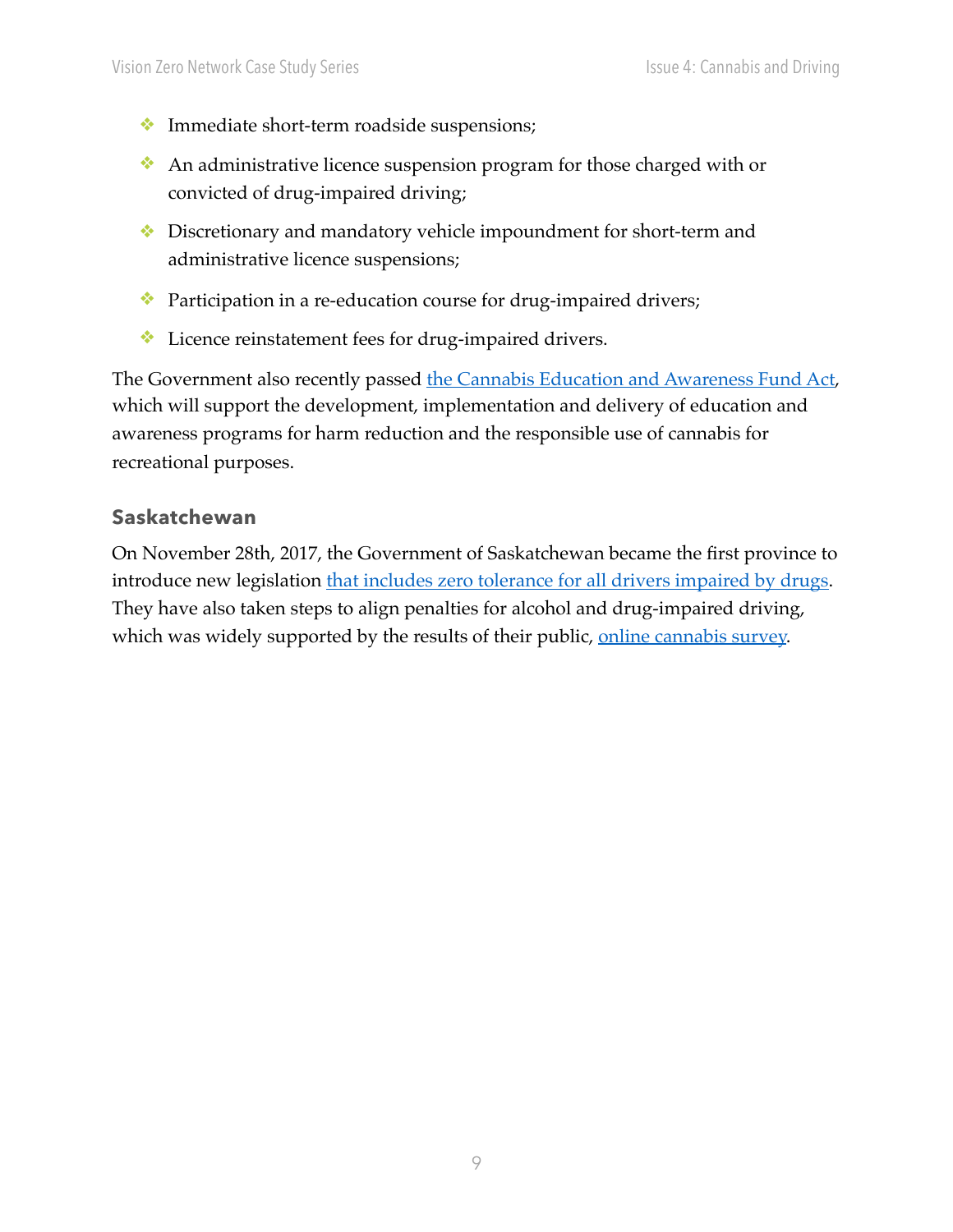# **Summary**

- ❖ Cannabis is the most commonly used illicit drug in Canada and recent data suggests that over one in four cannabis users report driving under the influence;
- ❖ Young people are more likely to consume cannabis, drive after using cannabis and ride with a driver who has used cannabis;
- ❖ The federal government has proposed new legal limits for THC when driving but there is currently no evidence for safe levels of cannabis when driving;
- ❖ To help law enforcement prepare for the legalization of cannabis, more trained Drug Recognition Evaluation (DRE) officers and tools for roadside testing (e.g., oral screening fluid devices) are needed;
- ❖ Ontario, Alberta, New Brunswick and Saskatchewan have all recently introduced new measures to strengthen drug-impaired driving laws.